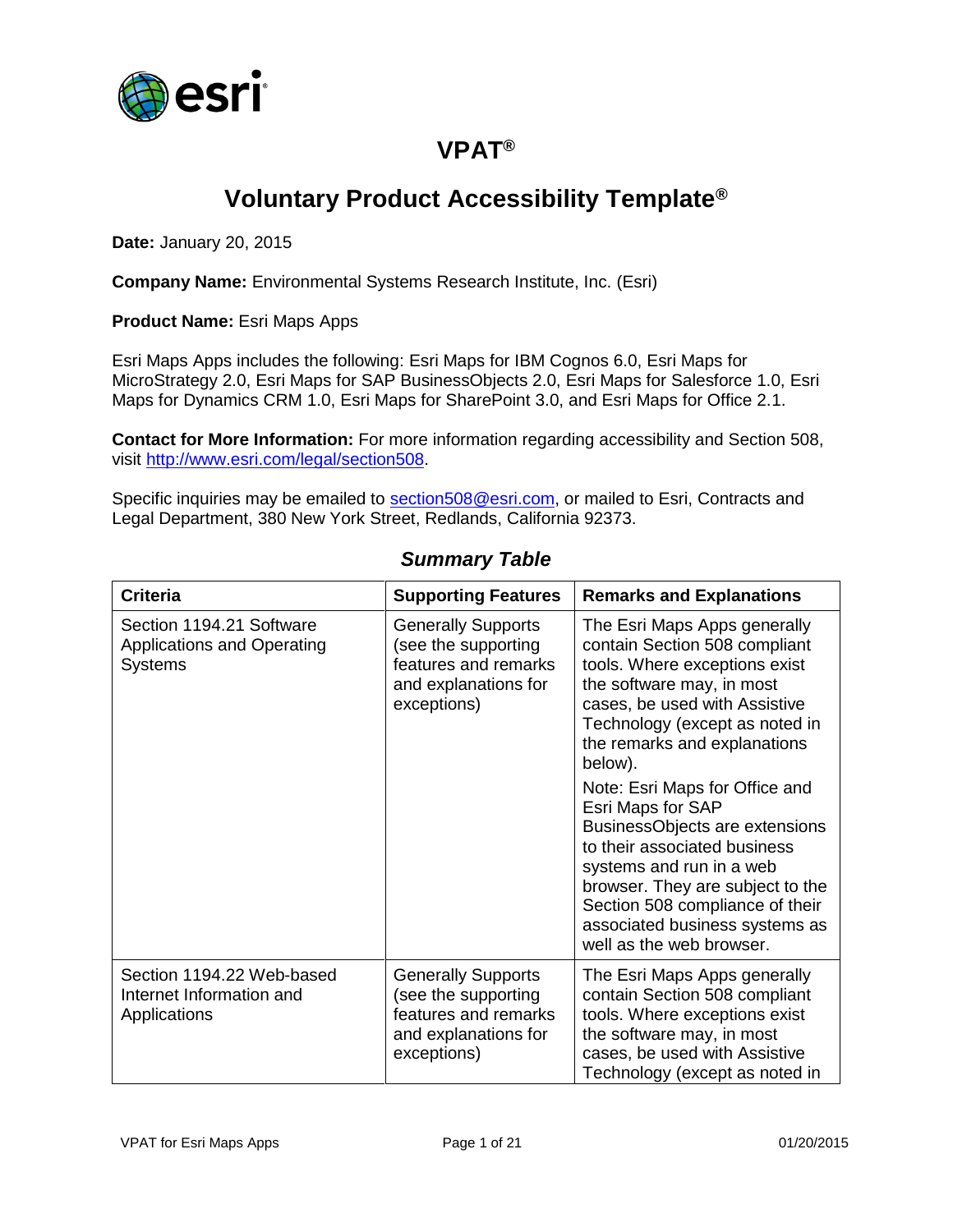|                                                           |                                                                                                                 | the remarks and explanations<br>below).<br>Note: Esri Maps for IBM<br>Cognos, Esri Maps for<br>MicroStrategy, Esri Maps for<br>SAP BusinessObjects, Esri<br>Maps for Salesforce, Esri Maps<br>for Dynamics CRM, Esri Maps<br>for SharePoint are extensions to<br>their associated business<br>systems and run in a web<br>browser. They are subject to the<br>Section 508 compliance of their<br>associated business systems as<br>well as the web browser. |
|-----------------------------------------------------------|-----------------------------------------------------------------------------------------------------------------|-------------------------------------------------------------------------------------------------------------------------------------------------------------------------------------------------------------------------------------------------------------------------------------------------------------------------------------------------------------------------------------------------------------------------------------------------------------|
| Section 1194.23<br><b>Telecommunications Products</b>     | Not Applicable                                                                                                  |                                                                                                                                                                                                                                                                                                                                                                                                                                                             |
| Section 1194.24 Video and Multi-<br>media Products        | Not Applicable                                                                                                  |                                                                                                                                                                                                                                                                                                                                                                                                                                                             |
| Section 1194.25 Self-Contained,<br><b>Closed Products</b> | Not Applicable                                                                                                  |                                                                                                                                                                                                                                                                                                                                                                                                                                                             |
| Section 1194.26 Desktop and<br><b>Portable Computers</b>  | Not Applicable                                                                                                  |                                                                                                                                                                                                                                                                                                                                                                                                                                                             |
| Section 1194.31 Functional<br>Performance Criteria        | <b>Generally Supports</b><br>(see the supporting<br>features and remarks<br>and explanations for<br>exceptions) | See the remarks and<br>explanations below.                                                                                                                                                                                                                                                                                                                                                                                                                  |
| Section 1194.41 Information,<br>Documentation and Support | <b>Supports</b>                                                                                                 | See the remarks and<br>explanations below.                                                                                                                                                                                                                                                                                                                                                                                                                  |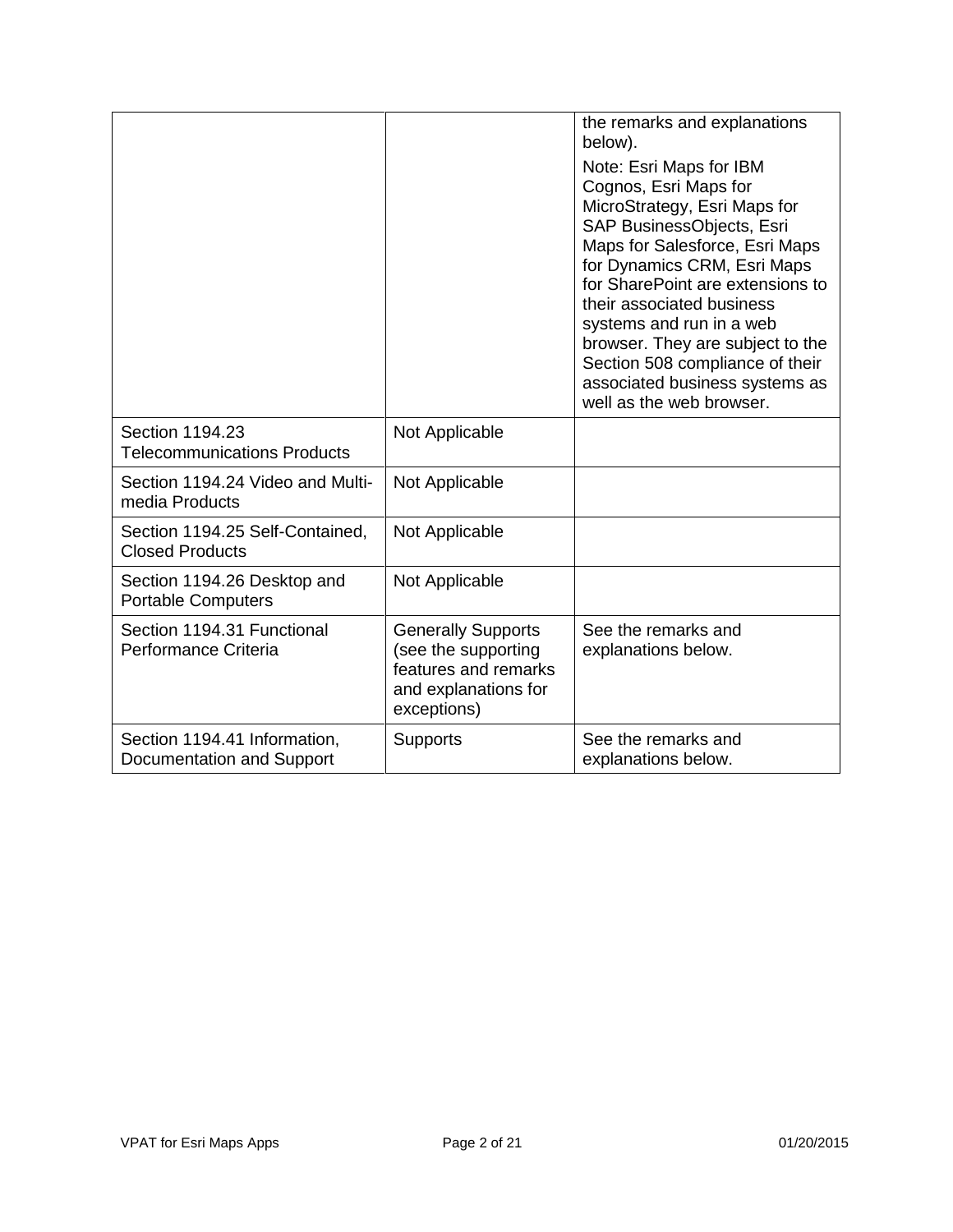| <b>Criteria</b>                                                                                                                                                                                                                                                                                                                                                                                                                                                                                                                                                                                         | <b>Supporting Features</b>  | <b>Remarks and Explanations</b>                                                                                                                                                                                                                                                                                                                                                                                                                                                                                                                                                                                                                                  |
|---------------------------------------------------------------------------------------------------------------------------------------------------------------------------------------------------------------------------------------------------------------------------------------------------------------------------------------------------------------------------------------------------------------------------------------------------------------------------------------------------------------------------------------------------------------------------------------------------------|-----------------------------|------------------------------------------------------------------------------------------------------------------------------------------------------------------------------------------------------------------------------------------------------------------------------------------------------------------------------------------------------------------------------------------------------------------------------------------------------------------------------------------------------------------------------------------------------------------------------------------------------------------------------------------------------------------|
| (a) When software is designed to<br>run on a system that has a<br>keyboard, product functions shall<br>be executable from a keyboard<br>where the function itself or the<br>result of performing a function<br>can be discerned textually.                                                                                                                                                                                                                                                                                                                                                              | Supports with<br>Exceptions | Esri Maps for Office and Esri<br>Maps for SAP BusinessObjects<br>are geographic, map centric<br>products. Not all interactions are<br>supported through the keyboard.<br>Note: Keyboard alternatives are<br>required only when the function<br>or the result of performing a<br>function can be represented with<br>words. Esri Maps software<br>contains geographic information<br>system (GIS) technology that<br>captures, manages, and<br>analyzes data through digital<br>maps. Many GIS functions (such<br>as drawing lines on the screen)<br>cannot be represented with<br>words and, therefore, no<br>keyboard equivalent exists for<br>these functions. |
| (b) Applications shall not disrupt<br>or disable activated features of<br>other products that are identified<br>as accessibility features, where<br>those features are developed and<br>documented according to<br>industry standards. Applications<br>also shall not disrupt or disable<br>activated features of any<br>operating system that are<br>identified as accessibility features<br>where the application<br>programming interface for those<br>accessibility features has been<br>documented by the manufacturer<br>of the operating system and is<br>available to the product<br>developer. | Supports with<br>Exceptions | Esri Maps for Office and Esri<br>Maps for SAP BusinessObjects<br>should not impede the use of<br>accessibility features.                                                                                                                                                                                                                                                                                                                                                                                                                                                                                                                                         |
| (c) A well-defined on-screen<br>indication of the current focus<br>shall be provided that moves<br>among interactive interface<br>elements as the input focus<br>changes. The focus shall be<br>programmatically exposed so                                                                                                                                                                                                                                                                                                                                                                             | Supports with<br>Exceptions | Esri Maps for Office and Esri<br>Maps for SAP BusinessObjects<br>should not impede the use of<br>Assistive Technology.                                                                                                                                                                                                                                                                                                                                                                                                                                                                                                                                           |

*Section 1194.21 Software Applications and Operating Systems – Detail*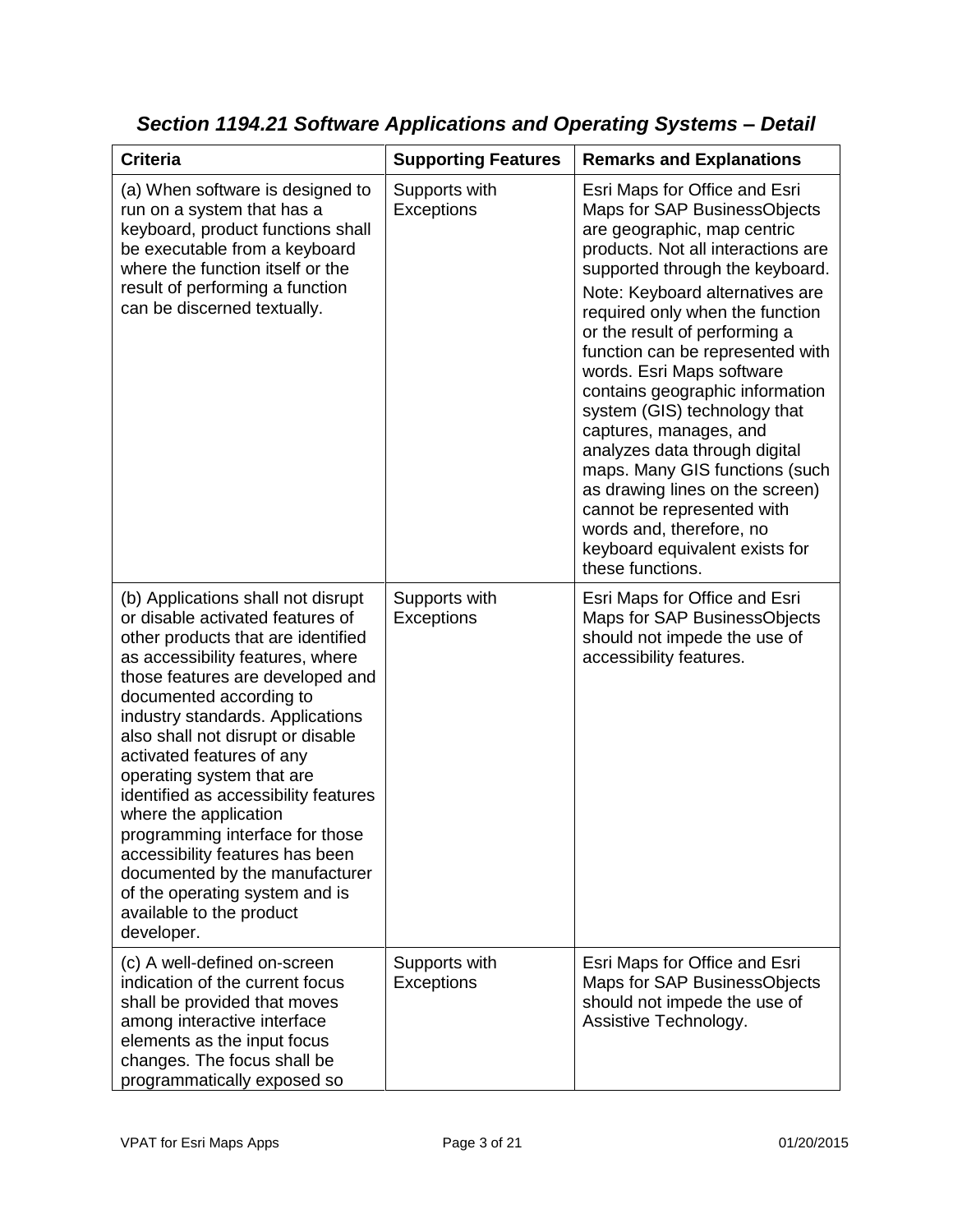| that Assistive Technology can<br>track focus and focus changes.                                                                                                                                                                                                                                            |                             |                                                                                                                                                                                    |
|------------------------------------------------------------------------------------------------------------------------------------------------------------------------------------------------------------------------------------------------------------------------------------------------------------|-----------------------------|------------------------------------------------------------------------------------------------------------------------------------------------------------------------------------|
| (d) Sufficient information about a<br>user interface element including<br>the identity, operation and state<br>of the element shall be available<br>to Assistive Technology. When<br>an image represents a program<br>element, the information<br>conveyed by the image must also<br>be available in text. | Supports with<br>Exceptions | Some elements of the user<br>interface in Esri Maps for Office<br>and Esri Maps for SAP<br>BusinessObjects do not meet<br>this requirement.                                        |
| (e) When bitmap images are<br>used to identify controls, status<br>indicators, or other programmatic<br>elements, the meaning assigned<br>to those images shall be<br>consistent throughout an<br>application's performance.                                                                               | Supports with<br>Exceptions | Esri Maps for Office supports.                                                                                                                                                     |
| (f) Textual information shall be<br>provided through operating<br>system functions for displaying<br>text. The minimum information<br>that shall be made available is<br>text content, text input caret<br>location, and text attributes.                                                                  | Supports                    |                                                                                                                                                                                    |
| (g) Applications shall not override<br>user selected contrast and color<br>selections and other individual<br>display attributes.                                                                                                                                                                          | Supports with<br>Exceptions |                                                                                                                                                                                    |
| (h) When animation is displayed,<br>the information shall be<br>displayable in at least one non-<br>animated presentation mode at<br>the option of the user.                                                                                                                                               | Not Applicable              |                                                                                                                                                                                    |
| (i) Color coding shall not be used<br>as the only means of conveying<br>information, indicating an action,<br>prompting a response, or<br>distinguishing a visual element.                                                                                                                                 | Supports with<br>Exceptions | Esri Maps for Office and Esri<br>Maps for SAP BusinessObjects<br>provides access to geographic<br>maps. Some, but not all maps,<br>use only color coding to convey<br>information. |
| (j) When a product permits a user<br>to adjust color and contrast<br>settings, a variety of color<br>selections capable of producing a<br>range of contrast levels shall be<br>provided.                                                                                                                   | Supports with<br>Exceptions | Esri Maps for Office and Esri<br>Maps for SAP BusinessObjects<br>provide color options in certain<br>parts of the user interface.                                                  |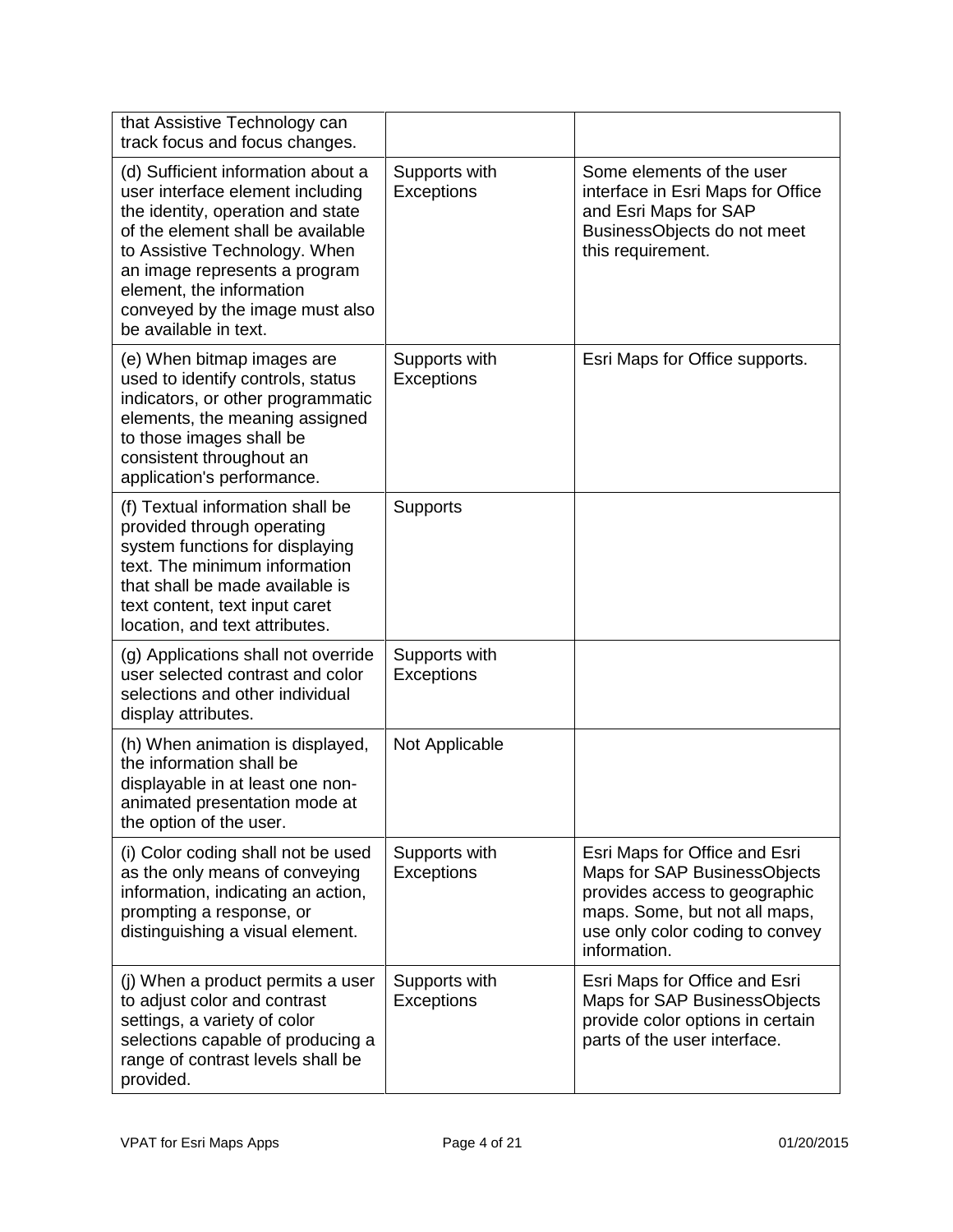| (k) Software shall not use<br>flashing or blinking text, objects,<br>or other elements having a flash<br>or blink frequency greater than 2<br>Hz and lower than 55 Hz.                                                                                              | <b>Supports</b>                    |                                                                                                                                                                                         |
|---------------------------------------------------------------------------------------------------------------------------------------------------------------------------------------------------------------------------------------------------------------------|------------------------------------|-----------------------------------------------------------------------------------------------------------------------------------------------------------------------------------------|
| (I) When electronic forms are<br>used, the form shall allow people<br>using Assistive Technology to<br>access the information, field<br>elements, and functionality<br>required for completion and<br>submission of the form, including<br>all directions and cues. | Supports with<br><b>Exceptions</b> | Esri Maps for Office and Esri<br>Maps for SAP BusinessObjects<br>have some dialogs that require<br>data input from the user.<br>Generally, the dialogs support<br>Assistive Technology. |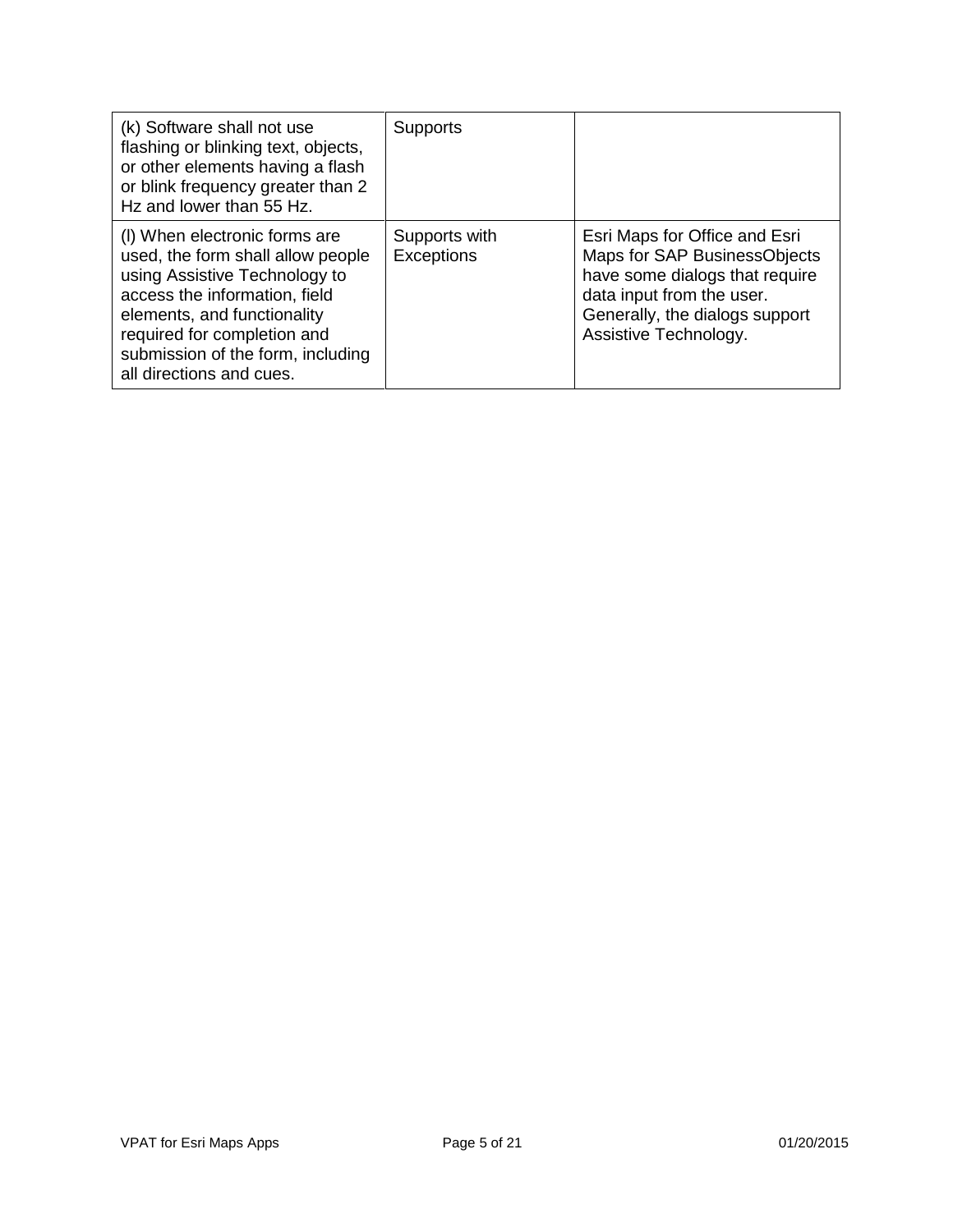| <b>Criteria</b>                                                                                                                                                              | <b>Supporting Features</b>  | <b>Remarks and Explanations</b>                                                                                                                                                                                                                                                                                                                                         |
|------------------------------------------------------------------------------------------------------------------------------------------------------------------------------|-----------------------------|-------------------------------------------------------------------------------------------------------------------------------------------------------------------------------------------------------------------------------------------------------------------------------------------------------------------------------------------------------------------------|
| (a) A text equivalent for every<br>non-text element shall be<br>provided (e.g., via "alt",<br>"longdesc", or in element<br>content).                                         | Supports with<br>Exceptions | Not all user interface elements<br>in Esri Maps for IBM Cognos,<br>Esri Maps for MicroStrategy,<br>Esri Maps for SAP<br>BusinessObjects, Esri Maps for<br>Salesforce, Esri Maps for<br>Dynamics CRM, Esri Maps for<br><b>SharePoint meet this</b><br>requirement.                                                                                                       |
| (b) Equivalent alternatives for any<br>multimedia presentation shall be<br>synchronized with the<br>presentation.                                                            | Not Applicable              |                                                                                                                                                                                                                                                                                                                                                                         |
| (c) Web pages shall be designed<br>so that all information conveyed<br>with color is also available<br>without color, for example from<br>context or markup.                 | Supports with<br>Exceptions | Esri Maps for IBM Cognos, Esri<br>Maps for MicroStrategy, Esri<br>Maps for SAP BusinessObjects,<br>Esri Maps for Salesforce, Esri<br>Maps for Dynamics CRM, Esri<br>Maps for SharePoint uses image<br>symbols for the geographic<br>maps which are in color. The<br>user has the option to choose to<br>use the non-color images or<br>different shaped vector symbols. |
| (d) Documents shall be<br>organized so they are readable<br>without requiring an associated<br>style sheet.                                                                  | Not Applicable              |                                                                                                                                                                                                                                                                                                                                                                         |
| (e) Redundant text links shall be<br>provided for each active region of<br>a server-side image map.                                                                          | Not Applicable              |                                                                                                                                                                                                                                                                                                                                                                         |
| (f) Client-side image maps shall<br>be provided instead of server-<br>side image maps except where<br>the regions cannot be defined<br>with an available geometric<br>shape. | Not Applicable              |                                                                                                                                                                                                                                                                                                                                                                         |
| (g) Row and column headers<br>shall be identified for data tables.                                                                                                           | Supports                    |                                                                                                                                                                                                                                                                                                                                                                         |
| (h) Markup shall be used to<br>associate data cells and header<br>cells for data tables that have two                                                                        | <b>Supports</b>             |                                                                                                                                                                                                                                                                                                                                                                         |

*Section 1194.22 Web-based Internet Information and Applications – Detail*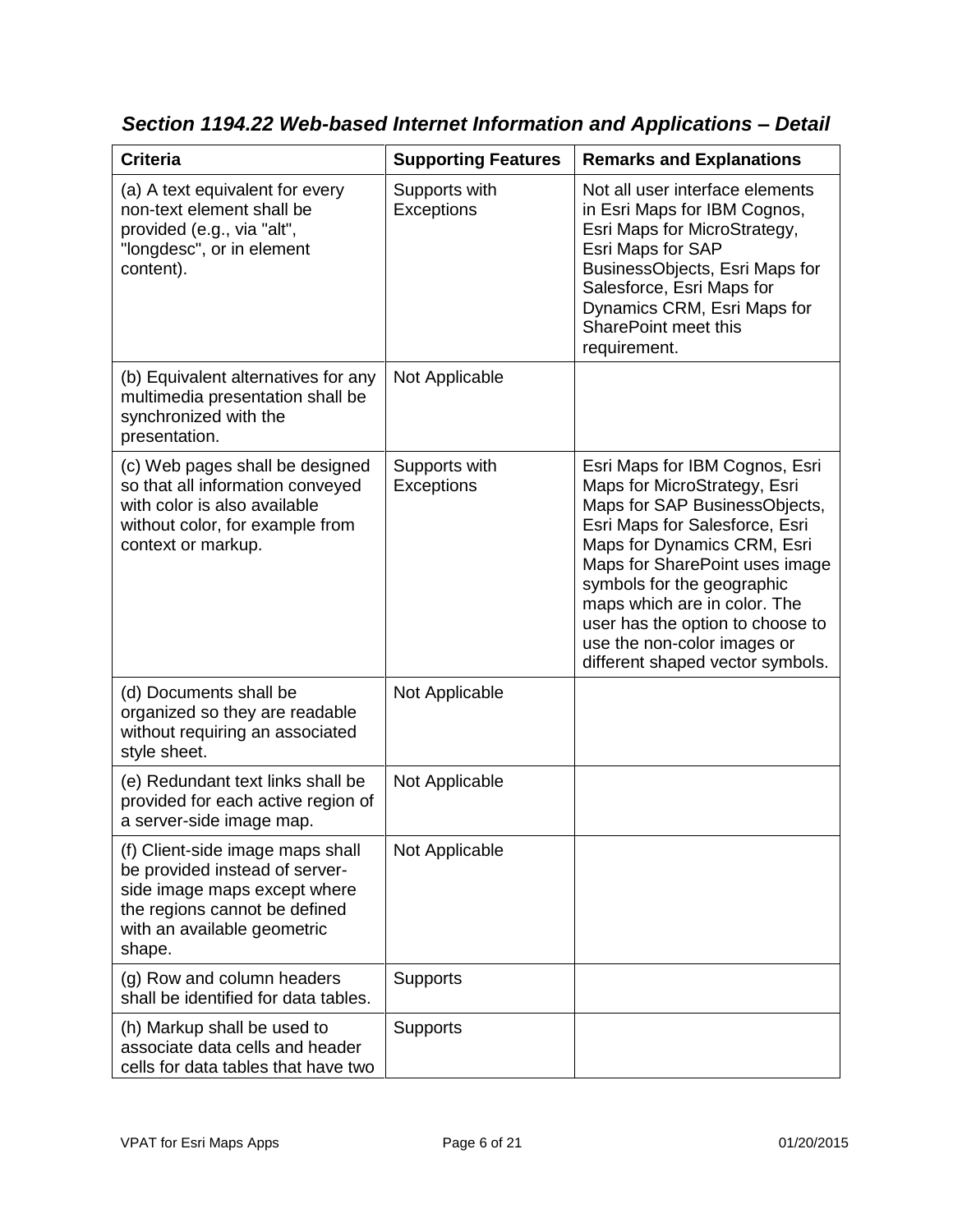| or more logical levels of row or<br>column headers.                                                                                                                                                                                                                                                                         |                             |                                                                                                                                                                                                                                                                                                                                                                                        |
|-----------------------------------------------------------------------------------------------------------------------------------------------------------------------------------------------------------------------------------------------------------------------------------------------------------------------------|-----------------------------|----------------------------------------------------------------------------------------------------------------------------------------------------------------------------------------------------------------------------------------------------------------------------------------------------------------------------------------------------------------------------------------|
| (i) Frames shall be titled with text<br>that facilitates frame identification<br>and navigation.                                                                                                                                                                                                                            | Supports                    |                                                                                                                                                                                                                                                                                                                                                                                        |
| (j) Pages shall be designed to<br>avoid causing the screen to<br>flicker with a frequency greater<br>than 2 Hz and lower than 55 Hz.                                                                                                                                                                                        | <b>Supports</b>             |                                                                                                                                                                                                                                                                                                                                                                                        |
| (k) A text-only page, with<br>equivalent information or<br>functionality, shall be provided to<br>make a web site comply with the<br>provisions of this part, when<br>compliance cannot be<br>accomplished in any other way.<br>The content of the text-only page<br>shall be updated whenever the<br>primary page changes. | Supports with<br>Exceptions | The geographic maps displayed<br>in Esri Maps for IBM Cognos,<br>Esri Maps for MicroStrategy,<br>Esri Maps for SAP<br>BusinessObjects, Esri Maps for<br>Salesforce, Esri Maps for<br>Dynamics CRM, Esri Maps for<br>SharePoint are inherently visual<br>and cannot be described using<br>text.                                                                                         |
| (I) When pages utilize scripting<br>languages to display content, or<br>to create interface elements, the<br>information provided by the script<br>shall be identified with functional<br>text that can be read by Assistive<br>Technology.                                                                                 | Supports with<br>Exceptions | Esri Maps for IBM Cognos, Esri<br>Maps for MicroStrategy, Esri<br>Maps for SAP BusinessObjects,<br>Esri Maps for Salesforce, Esri<br>Maps for Dynamics CRM, Esri<br>Maps for SharePoint should not<br>impede the use of Assistive<br>Technology.                                                                                                                                       |
| (m) When a web page requires<br>that an applet, plug-in or other<br>application be present on the<br>client system to interpret page<br>content, the page must provide a<br>link to a plug-in or applet that<br>complies with §1194.21(a)<br>through (I).                                                                   | Not Applicable              |                                                                                                                                                                                                                                                                                                                                                                                        |
| (n) When electronic forms are<br>designed to be completed on-<br>line, the form shall allow people<br>using Assistive Technology to<br>access the information, field<br>elements, and functionality<br>required for completion and<br>submission of the form, including<br>all directions and cues.                         | <b>Supports</b>             | Esri Maps for IBM Cognos, Esri<br>Maps for MicroStrategy, Esri<br>Maps for SAP BusinessObjects,<br>Esri Maps for Salesforce, Esri<br>Maps for Dynamics CRM, Esri<br>Maps for SharePoint are<br>extensions to underlying<br>business systems and run in a<br>web browser. They are subject<br>to the 508 Compliance of the<br>underlying business system as<br>well as the web browser. |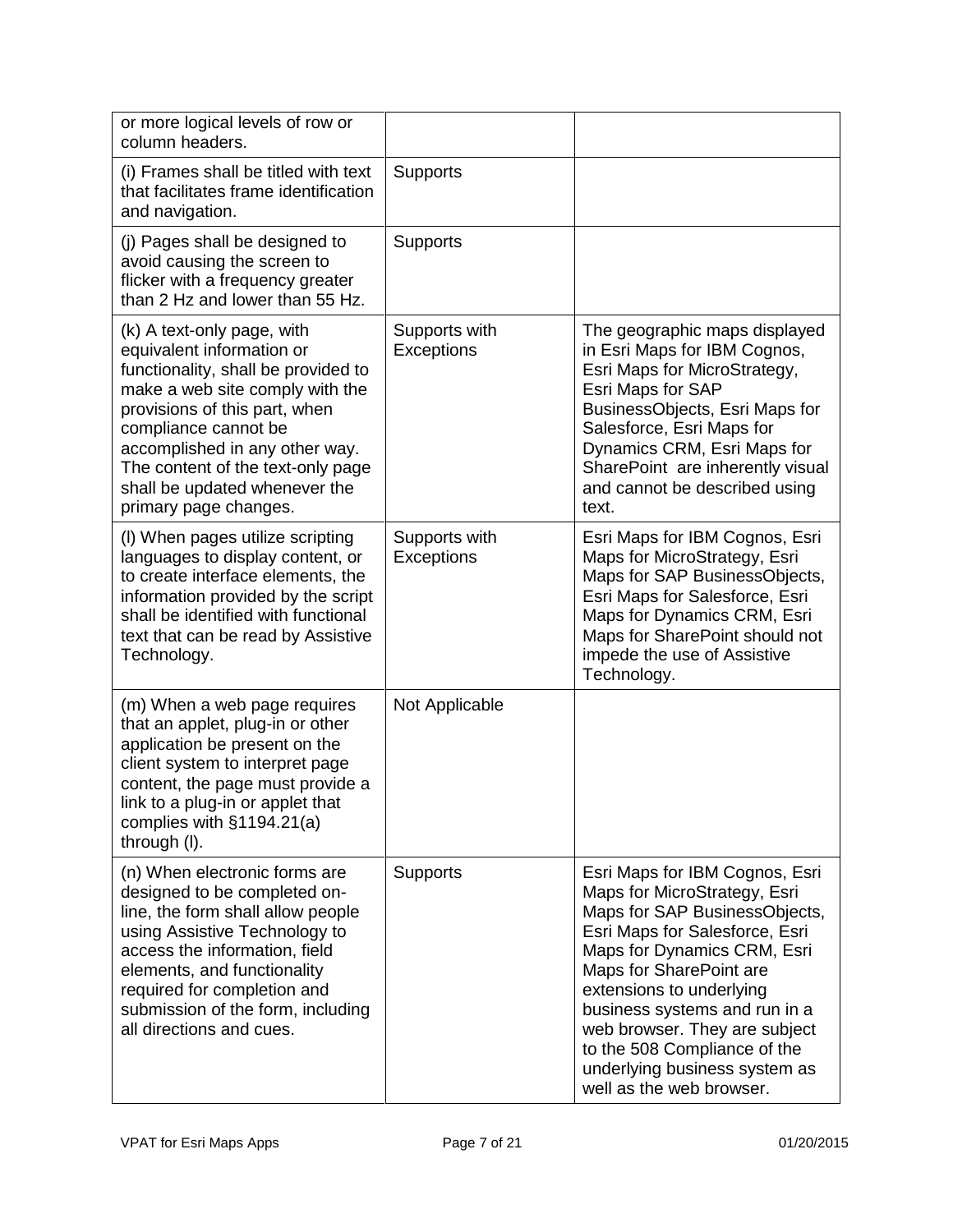| (o) A method shall be provided<br>that permits users to skip<br>repetitive navigation links.                                           | Supports with<br><b>Exceptions</b> | Esri Maps for IBM Cognos, Esri<br>Maps for MicroStrategy, Esri<br>Maps for SAP BusinessObjects,<br>Esri Maps for Salesforce, Esri<br>Maps for Dynamics CRM, Esri<br>Maps for SharePoint are<br>extensions to underlying<br>business systems and run in a<br>web browser. They are subject<br>to the 508 Compliance of the<br>underlying business system as<br>well as the web browser. |
|----------------------------------------------------------------------------------------------------------------------------------------|------------------------------------|----------------------------------------------------------------------------------------------------------------------------------------------------------------------------------------------------------------------------------------------------------------------------------------------------------------------------------------------------------------------------------------|
| (p) When a timed response is<br>required, the user shall be alerted<br>and given sufficient time to<br>indicate more time is required. | Not Applicable                     |                                                                                                                                                                                                                                                                                                                                                                                        |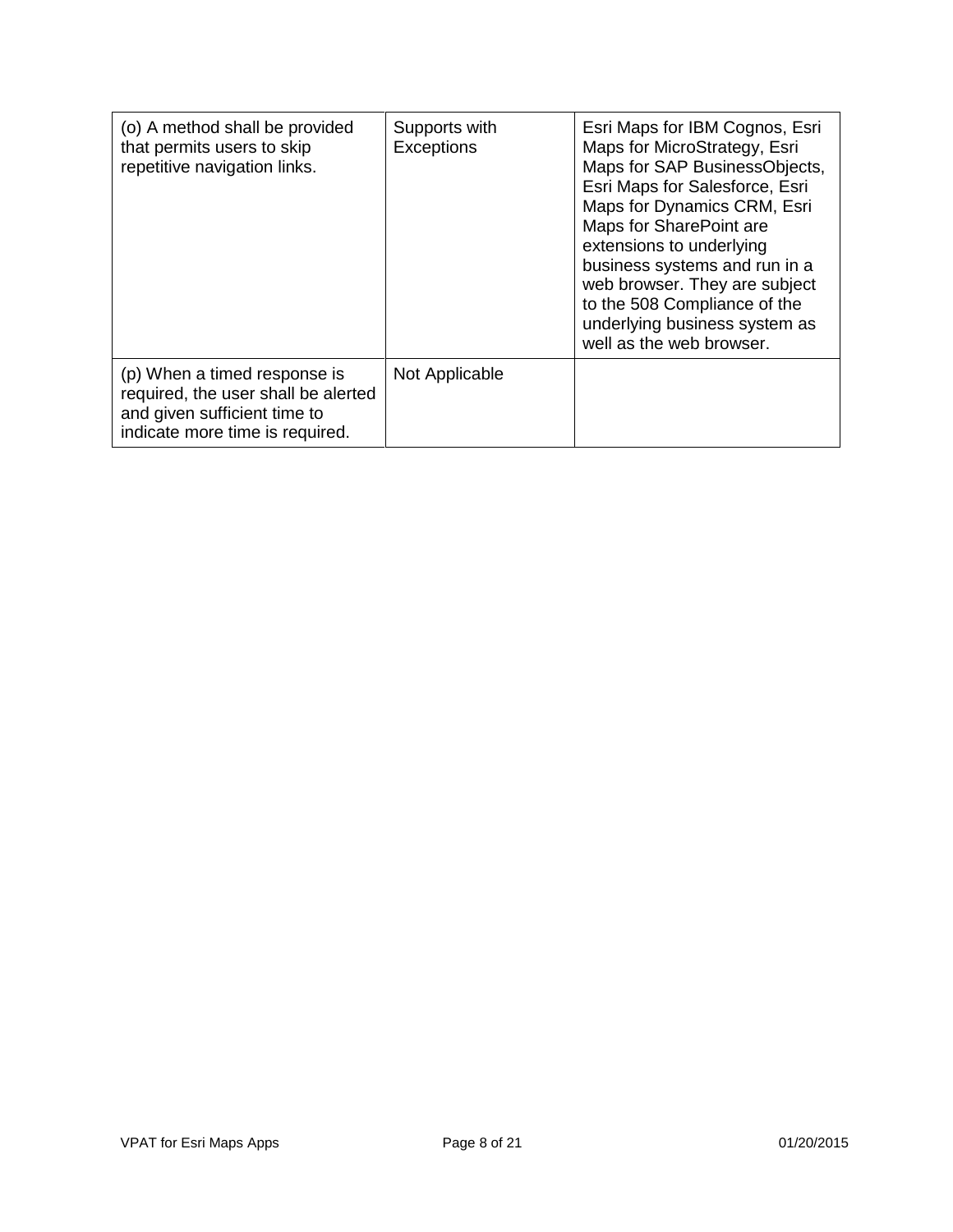| <b>Criteria</b>                                                                                                                                                                                                                                                                                                                                                       | <b>Supporting Features</b> | <b>Remarks and Explanations</b> |
|-----------------------------------------------------------------------------------------------------------------------------------------------------------------------------------------------------------------------------------------------------------------------------------------------------------------------------------------------------------------------|----------------------------|---------------------------------|
| (a) Telecommunications products<br>or systems which provide a<br>function allowing voice<br>communication and which do not<br>themselves provide a TTY<br>functionality shall provide a<br>standard non-acoustic<br>connection point for TTYs.<br>Microphones shall be capable of<br>being turned on and off to allow<br>the user to intermix speech with<br>TTY use. | Not Applicable             |                                 |
| (b) Telecommunications products<br>which include voice<br>communication functionality shall<br>support all commonly used cross-<br>manufacturer non-proprietary<br>standard TTY signal protocols.                                                                                                                                                                     | Not Applicable             |                                 |
| (c) Voice mail, auto-attendant,<br>and interactive voice response<br>telecommunications systems<br>shall be usable by TTY users<br>with their TTYs.                                                                                                                                                                                                                   | Not Applicable             |                                 |
| (d) Voice mail, messaging, auto-<br>attendant, and interactive voice<br>response telecommunications<br>systems that require a response<br>from a user within a time interval,<br>shall give an alert when the time<br>interval is about to run out, and<br>shall provide sufficient time for<br>the user to indicate more time is<br>required.                        | Not Applicable             |                                 |
| (e) Where provided, caller<br>identification and similar<br>telecommunications functions<br>shall also be available for users<br>of TTYs, and for users who<br>cannot see displays.                                                                                                                                                                                   | Not Applicable             |                                 |
| (f) For transmitted voice signals,<br>telecommunications products<br>shall provide a gain adjustable up<br>to a minimum of 20 dB. For<br>incremental volume control, at                                                                                                                                                                                               | Not Applicable             |                                 |

### *Section 1194.23 Telecommunications Products – Detail*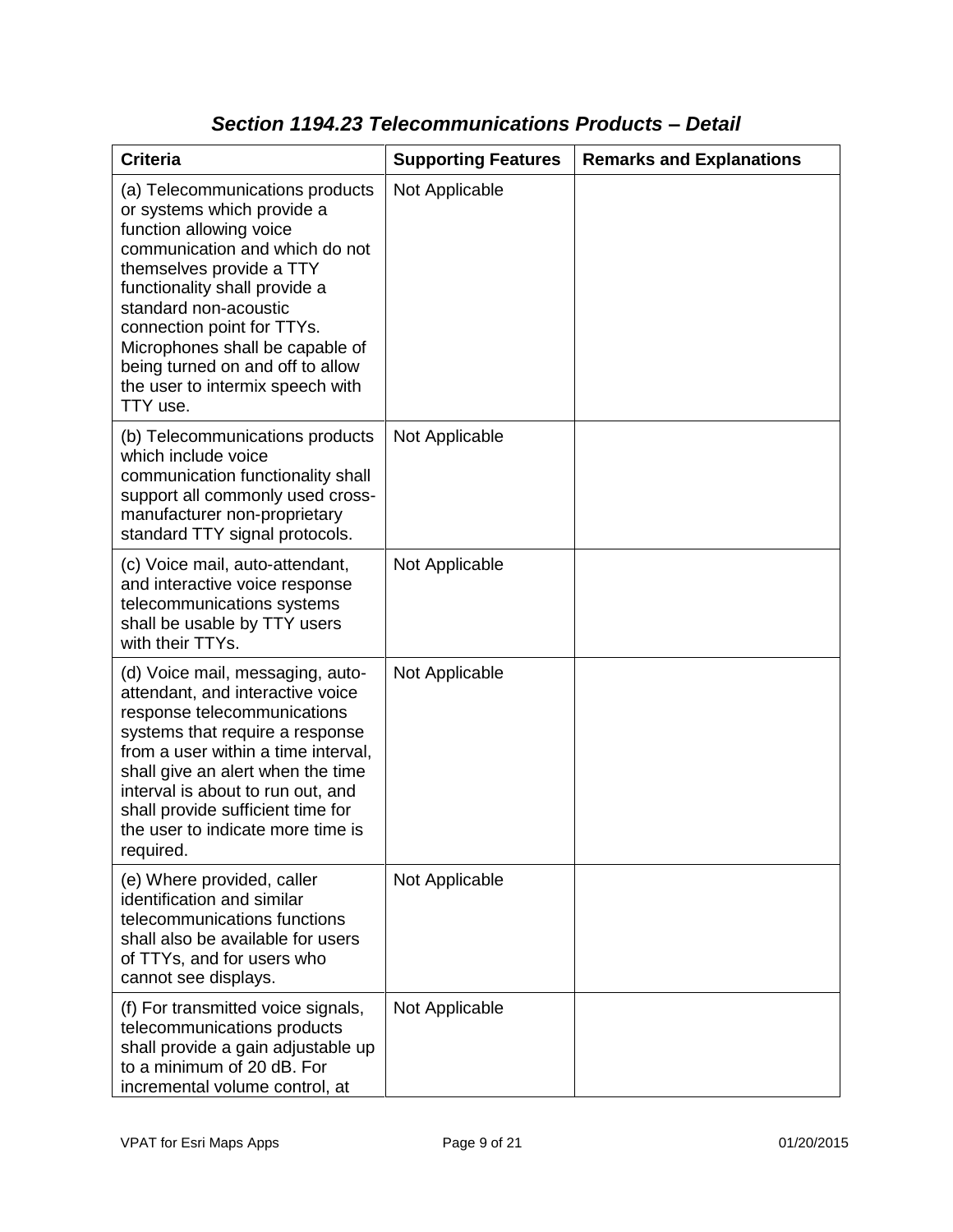| least one intermediate step of 12<br>dB of gain shall be provided.                                                                                                                                                                                                                                                                                                                                                                                                                                                   |                |  |
|----------------------------------------------------------------------------------------------------------------------------------------------------------------------------------------------------------------------------------------------------------------------------------------------------------------------------------------------------------------------------------------------------------------------------------------------------------------------------------------------------------------------|----------------|--|
| (g) If the telecommunications<br>product allows a user to adjust<br>the receive volume, a function<br>shall be provided to automatically<br>reset the volume to the default<br>level after every use.                                                                                                                                                                                                                                                                                                                | Not Applicable |  |
| (h) Where a telecommunications<br>product delivers output by an<br>audio transducer which is<br>normally held up to the ear, a<br>means for effective magnetic<br>wireless coupling to hearing<br>technologies shall be provided.                                                                                                                                                                                                                                                                                    | Not Applicable |  |
| (i) Interference to hearing<br>technologies (including hearing<br>aids, cochlear implants, and<br>assistive listening devices) shall<br>be reduced to the lowest possible<br>level that allows a user of hearing<br>technologies to utilize the<br>telecommunications product.                                                                                                                                                                                                                                       | Not Applicable |  |
| (i) Products that transmit or<br>conduct information or<br>communication, shall pass<br>through cross-manufacturer, non-<br>proprietary, industry-standard<br>codes, translation protocols,<br>formats or other information<br>necessary to provide the<br>information or communication in<br>a usable format. Technologies<br>which use encoding, signal<br>compression, format<br>transformation, or similar<br>techniques shall not remove<br>information needed for access or<br>shall restore it upon delivery. | Not Applicable |  |
| (k)(1) Products which have<br>mechanically operated controls<br>or keys shall comply with the<br>following: Controls and Keys<br>shall be tactilely discernible<br>without activating the controls or<br>keys.                                                                                                                                                                                                                                                                                                       | Not Applicable |  |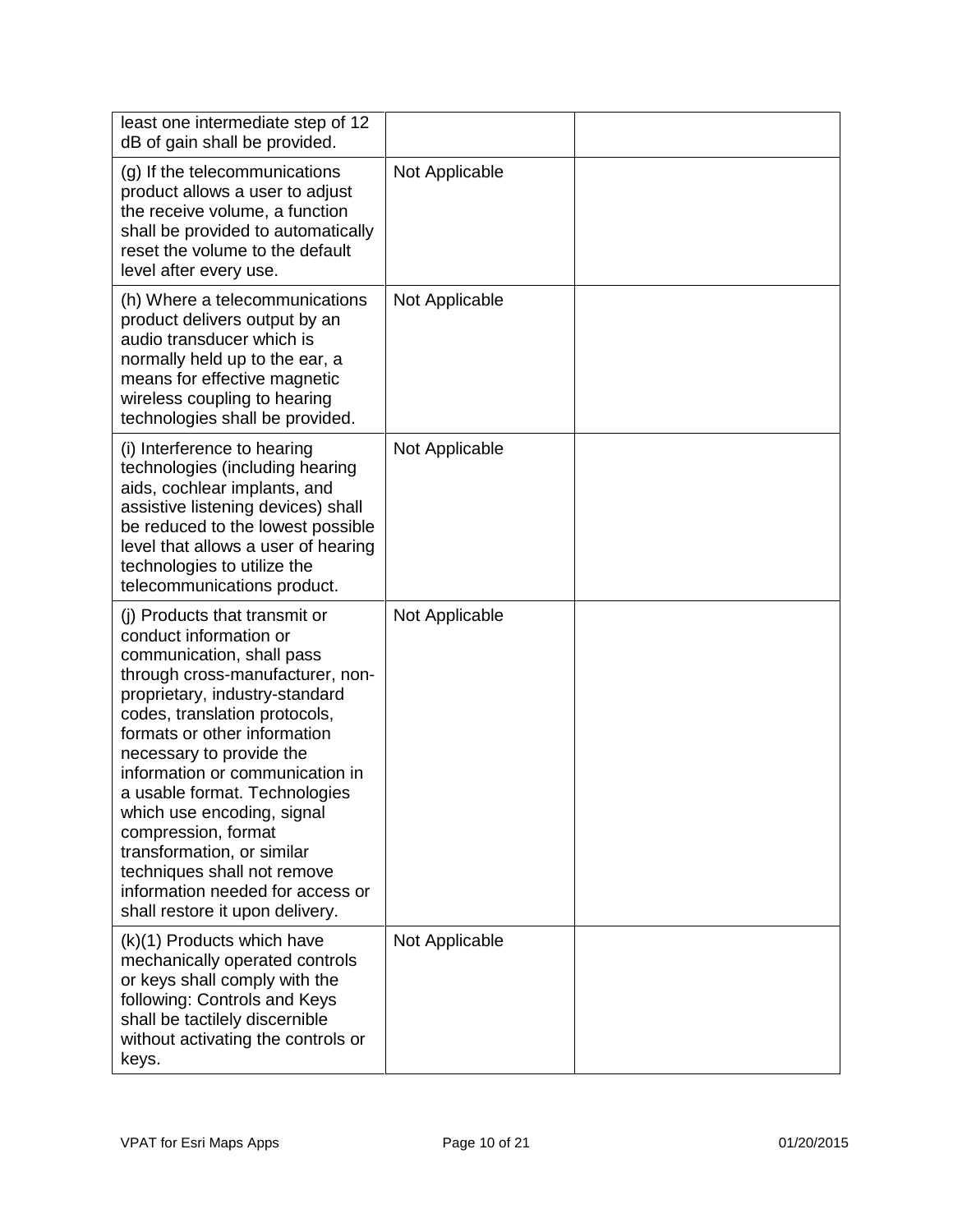| $(k)(2)$ Products which have<br>mechanically operated controls<br>or keys shall comply with the<br>following: Controls and Keys<br>shall be operable with one hand<br>and shall not require tight<br>grasping, pinching, twisting of the<br>wrist. The force required to<br>activate controls and keys shall<br>be 5 lbs. (22.2N) maximum. |                |  |
|--------------------------------------------------------------------------------------------------------------------------------------------------------------------------------------------------------------------------------------------------------------------------------------------------------------------------------------------|----------------|--|
| (k)(3) Products which have<br>mechanically operated controls<br>or keys shall comply with the<br>following: If key repeat is<br>supported, the delay before<br>repeat shall be adjustable to at<br>least 2 seconds. Key repeat rate<br>shall be adjustable to 2 seconds<br>per character.                                                  | Not Applicable |  |
| $(k)(4)$ Products which have<br>mechanically operated controls<br>or keys shall comply with the<br>following: The status of all locking<br>or toggle controls or keys shall be<br>visually discernible, and<br>discernible either through touch<br>or sound.                                                                               | Not Applicable |  |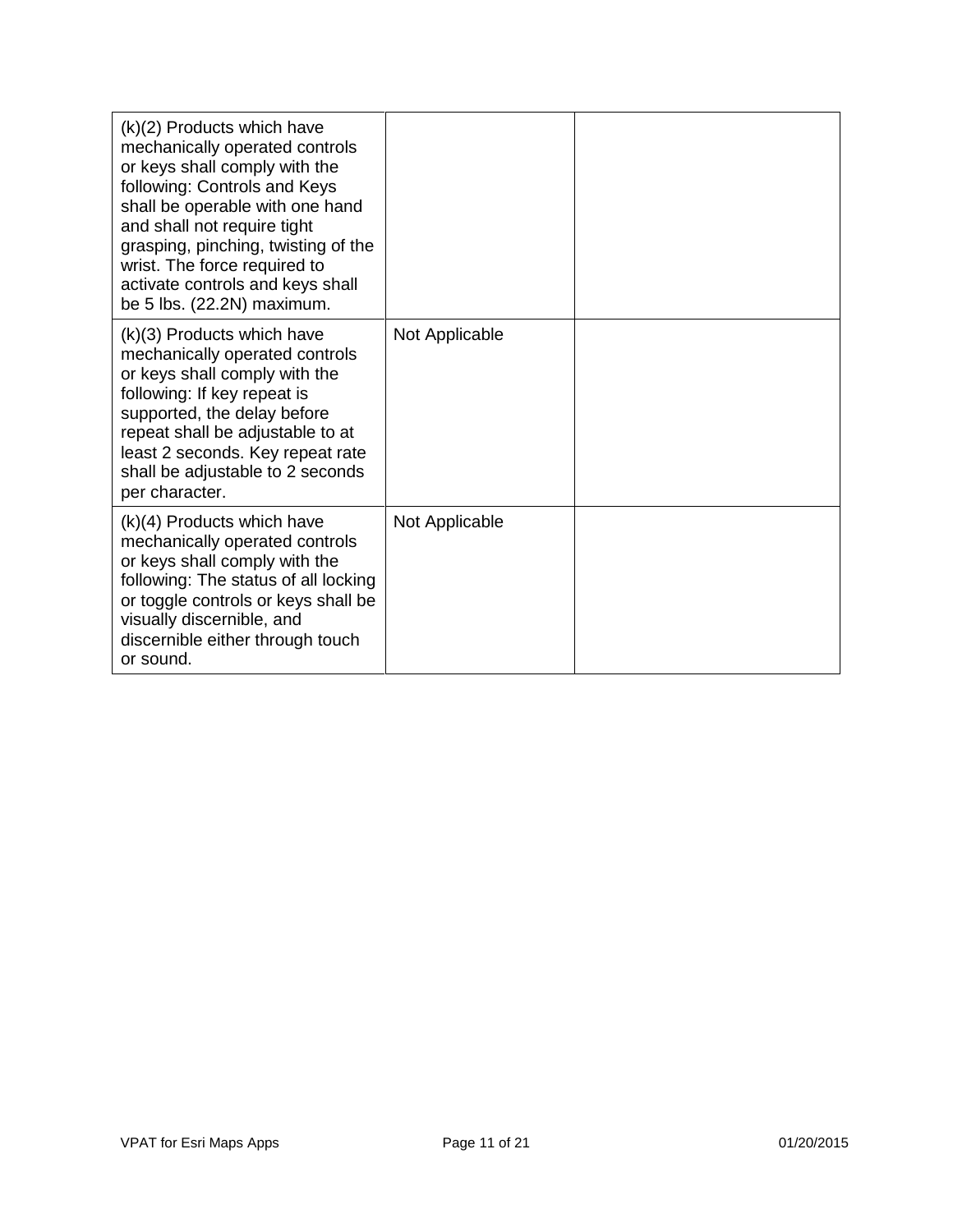| <b>Criteria</b>                                                                                                                                                                                                                                                                                                                                                                                                                                                                                                                                                                                                                                                                                                                                                                                                                                                                                                                                                           | <b>Supporting Features</b> | <b>Remarks and Explanations</b> |
|---------------------------------------------------------------------------------------------------------------------------------------------------------------------------------------------------------------------------------------------------------------------------------------------------------------------------------------------------------------------------------------------------------------------------------------------------------------------------------------------------------------------------------------------------------------------------------------------------------------------------------------------------------------------------------------------------------------------------------------------------------------------------------------------------------------------------------------------------------------------------------------------------------------------------------------------------------------------------|----------------------------|---------------------------------|
| a) All analog television displays<br>13 inches and larger, and<br>computer equipment that<br>includes analog television<br>receiver or display circuitry, shall<br>be equipped with caption<br>decoder circuitry which<br>appropriately receives, decodes,<br>and displays closed captions<br>from broadcast, cable, videotape,<br>and DVD signals. As soon as<br>practicable, but not later than<br>July 1, 2002, widescreen digital<br>television (DTV) displays<br>measuring at least 7.8 inches<br>vertically, DTV sets with<br>conventional displays measuring<br>at least 13 inches vertically, and<br>stand-alone DTV tuners, whether<br>or not they are marketed with<br>display screens, and computer<br>equipment that includes DTV<br>receiver or display circuitry, shall<br>be equipped with caption<br>decoder circuitry which<br>appropriately receives, decodes,<br>and displays closed captions<br>from broadcast, cable, videotape,<br>and DVD signals. | Not Applicable             |                                 |
| (b) Television tuners, including<br>tuner cards for use in computers,<br>shall be equipped with secondary<br>audio program playback circuitry.                                                                                                                                                                                                                                                                                                                                                                                                                                                                                                                                                                                                                                                                                                                                                                                                                            | Not Applicable             |                                 |
| (c) All training and informational<br>video and multimedia productions<br>which support the agency's<br>mission, regardless of format,<br>that contain speech or other<br>audio information necessary for<br>the comprehension of the<br>content, shall be open or closed<br>captioned.                                                                                                                                                                                                                                                                                                                                                                                                                                                                                                                                                                                                                                                                                   | Not Applicable             |                                 |
| (d) All training and informational<br>video and multimedia productions<br>which support the agency's<br>mission, regardless of format,                                                                                                                                                                                                                                                                                                                                                                                                                                                                                                                                                                                                                                                                                                                                                                                                                                    | Not Applicable             |                                 |

### *Section 1194.24 Video and Multi-media Products – Detail*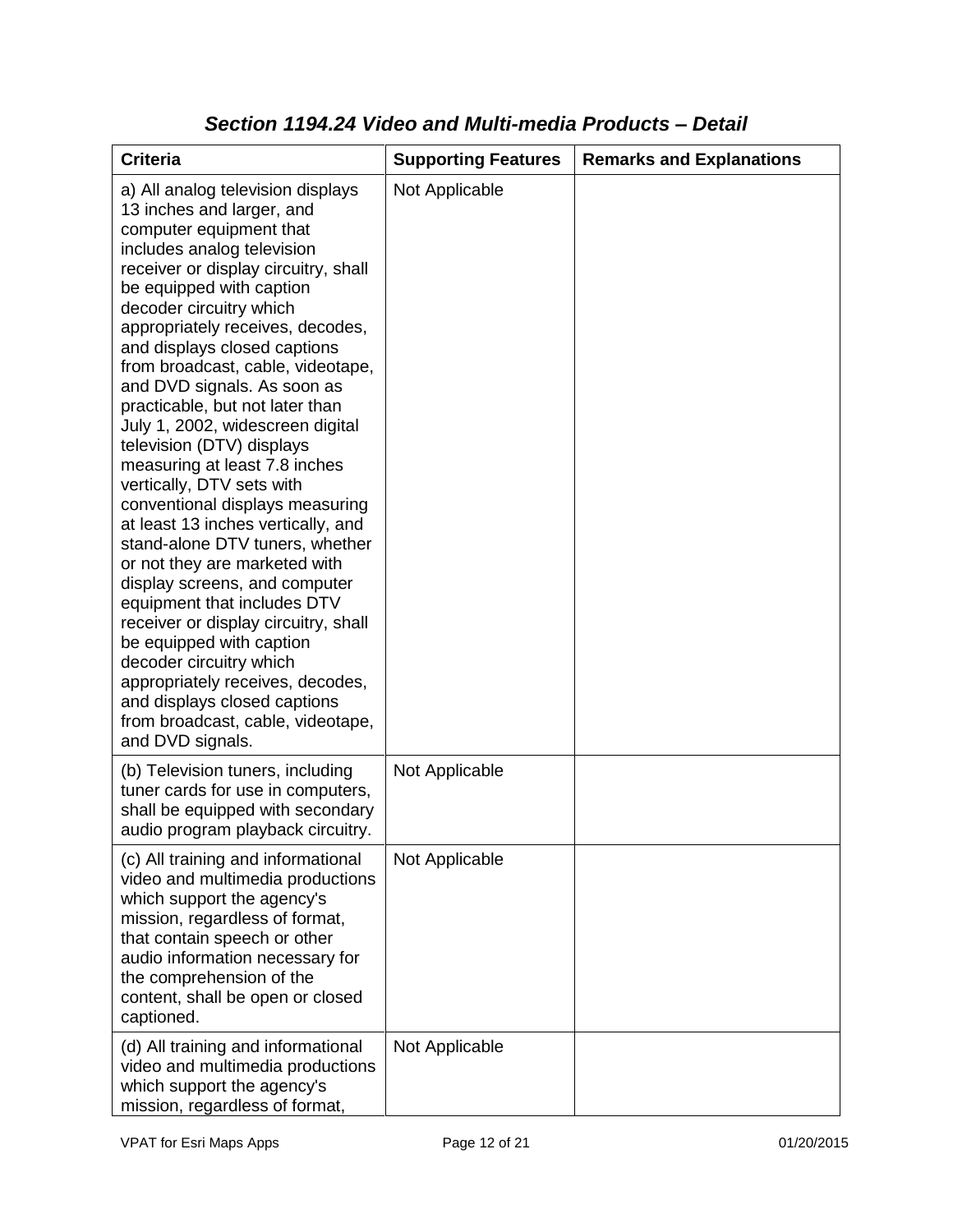| that contain visual information<br>necessary for the comprehension<br>of the content, shall be audio<br>described.                    |                |  |
|---------------------------------------------------------------------------------------------------------------------------------------|----------------|--|
| (e) Display or presentation of<br>alternate text presentation or<br>audio descriptions shall be user-<br>selectable unless permanent. | Not Applicable |  |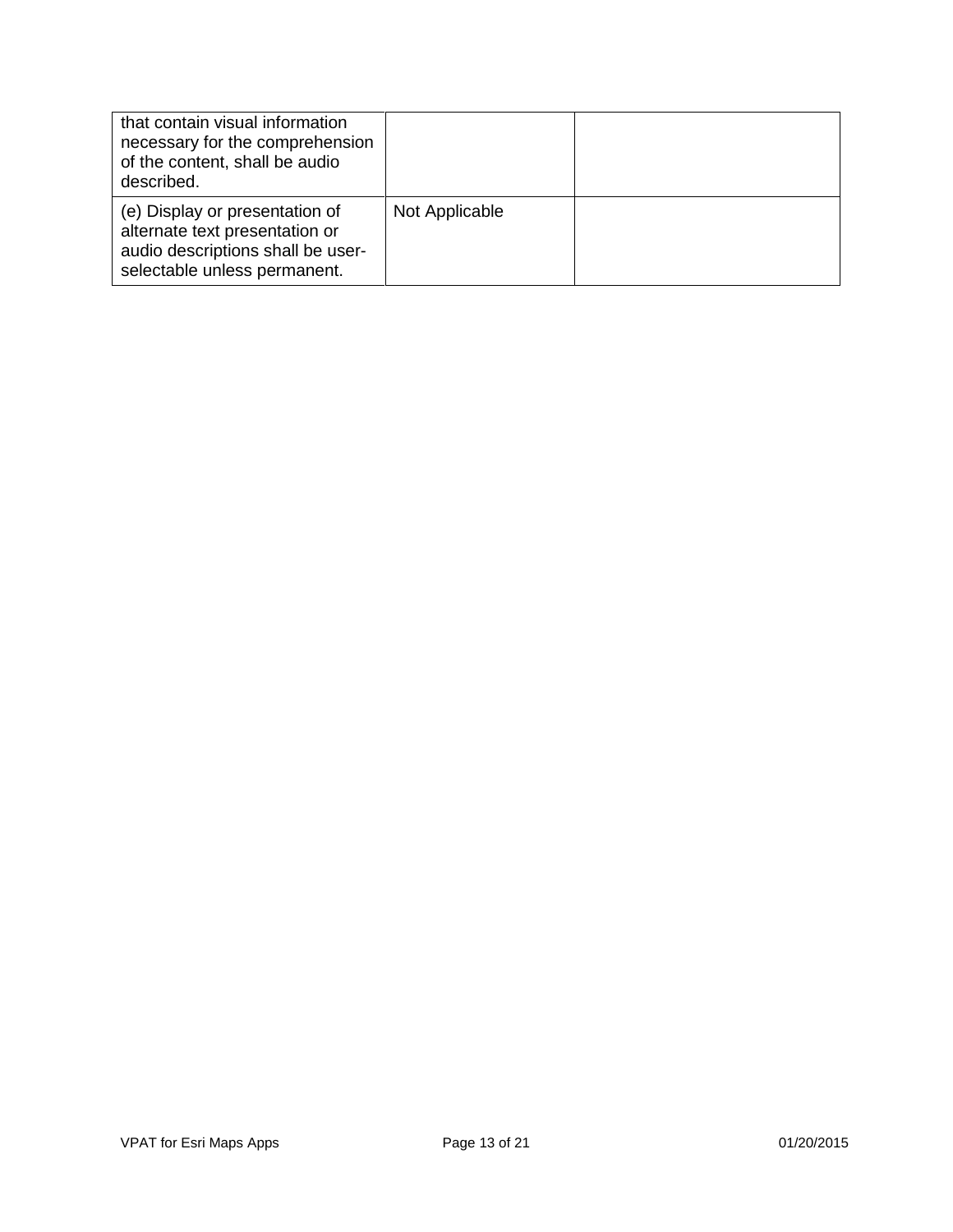# *Section 1194.25 Self-Contained, Closed Products – Detail*

| <b>Criteria</b>                                                                                                                                                                                                                                                                                                                                                                   | <b>Supporting Features</b> | <b>Remarks and Explanations</b> |
|-----------------------------------------------------------------------------------------------------------------------------------------------------------------------------------------------------------------------------------------------------------------------------------------------------------------------------------------------------------------------------------|----------------------------|---------------------------------|
| (a) Self contained products shall<br>be usable by people with<br>disabilities without requiring an<br>end-user to attach Assistive<br>Technology to the product.<br>Personal headsets for private<br>listening are not Assistive<br>Technology.                                                                                                                                   | Not Applicable             |                                 |
| (b) When a timed response is<br>required, the user shall be alerted<br>and given sufficient time to<br>indicate more time is required.                                                                                                                                                                                                                                            | Not Applicable             |                                 |
| (c) Where a product utilizes<br>touchscreens or contact-sensitive<br>controls, an input method shall<br>be provided that complies with<br>§1194.23 (k) (1) through (4).                                                                                                                                                                                                           | Not Applicable             |                                 |
| (d) When biometric forms of user<br>identification or control are used,<br>an alternative form of<br>identification or activation, which<br>does not require the user to<br>possess particular biological<br>characteristics, shall also be<br>provided.                                                                                                                          | Not Applicable             |                                 |
| (e) When products provide<br>auditory output, the audio signal<br>shall be provided at a standard<br>signal level through an industry<br>standard connector that will allow<br>for private listening. The product<br>must provide the ability to<br>interrupt, pause, and restart the<br>audio at any time.                                                                       | Not Applicable             |                                 |
| (f) When products deliver voice<br>output in a public area,<br>incremental volume control shall<br>be provided with output<br>amplification up to a level of at<br>least 65 dB. Where the ambient<br>noise level of the environment is<br>above 45 dB, a volume gain of at<br>least 20 dB above the ambient<br>level shall be user selectable. A<br>function shall be provided to | Not Applicable             |                                 |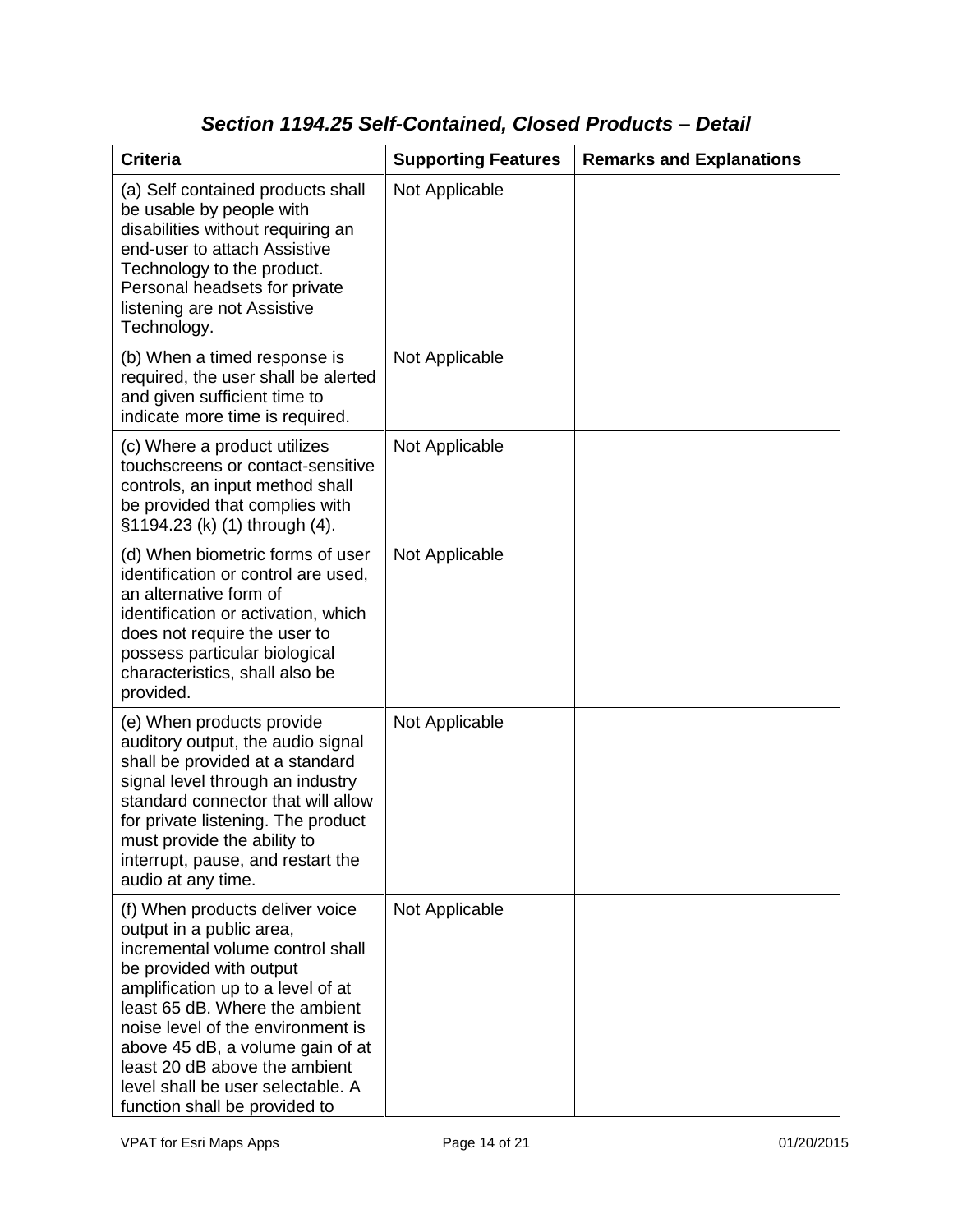| automatically reset the volume to<br>the default level after every use.                                                                                                                                                                                                                                                                                                                                                                                                                                                                                                           |                |  |
|-----------------------------------------------------------------------------------------------------------------------------------------------------------------------------------------------------------------------------------------------------------------------------------------------------------------------------------------------------------------------------------------------------------------------------------------------------------------------------------------------------------------------------------------------------------------------------------|----------------|--|
| (g) Color coding shall not be<br>used as the only means of<br>conveying information, indicating<br>an action, prompting a response,<br>or distinguishing a visual<br>element.                                                                                                                                                                                                                                                                                                                                                                                                     | Not Applicable |  |
| (h) When a product permits a<br>user to adjust color and contrast<br>settings, a range of color<br>selections capable of producing a<br>variety of contrast levels shall be<br>provided.                                                                                                                                                                                                                                                                                                                                                                                          | Not Applicable |  |
| (i) Products shall be designed to<br>avoid causing the screen to<br>flicker with a frequency greater<br>than 2 Hz and lower than 55 Hz.                                                                                                                                                                                                                                                                                                                                                                                                                                           | Not Applicable |  |
| (j) (1) Products which are<br>freestanding, non-portable, and<br>intended to be used in one<br>location and which have operable<br>controls shall comply with the<br>following: The position of any<br>operable control shall be<br>determined with respect to a<br>vertical plane, which is 48 inches<br>in length, centered on the<br>operable control, and at the<br>maximum protrusion of the<br>product within the 48 inch length<br>on products which are<br>freestanding, non-portable, and<br>intended to be used in one<br>location and which have operable<br>controls. | Not Applicable |  |
| $(j)(2)$ Products which are<br>freestanding, non-portable, and<br>intended to be used in one<br>location and which have operable<br>controls shall comply with the<br>following: Where any operable<br>control is 10 inches or less<br>behind the reference plane, the<br>height shall be 54 inches<br>maximum and 15 inches<br>minimum above the floor.                                                                                                                                                                                                                          | Not Applicable |  |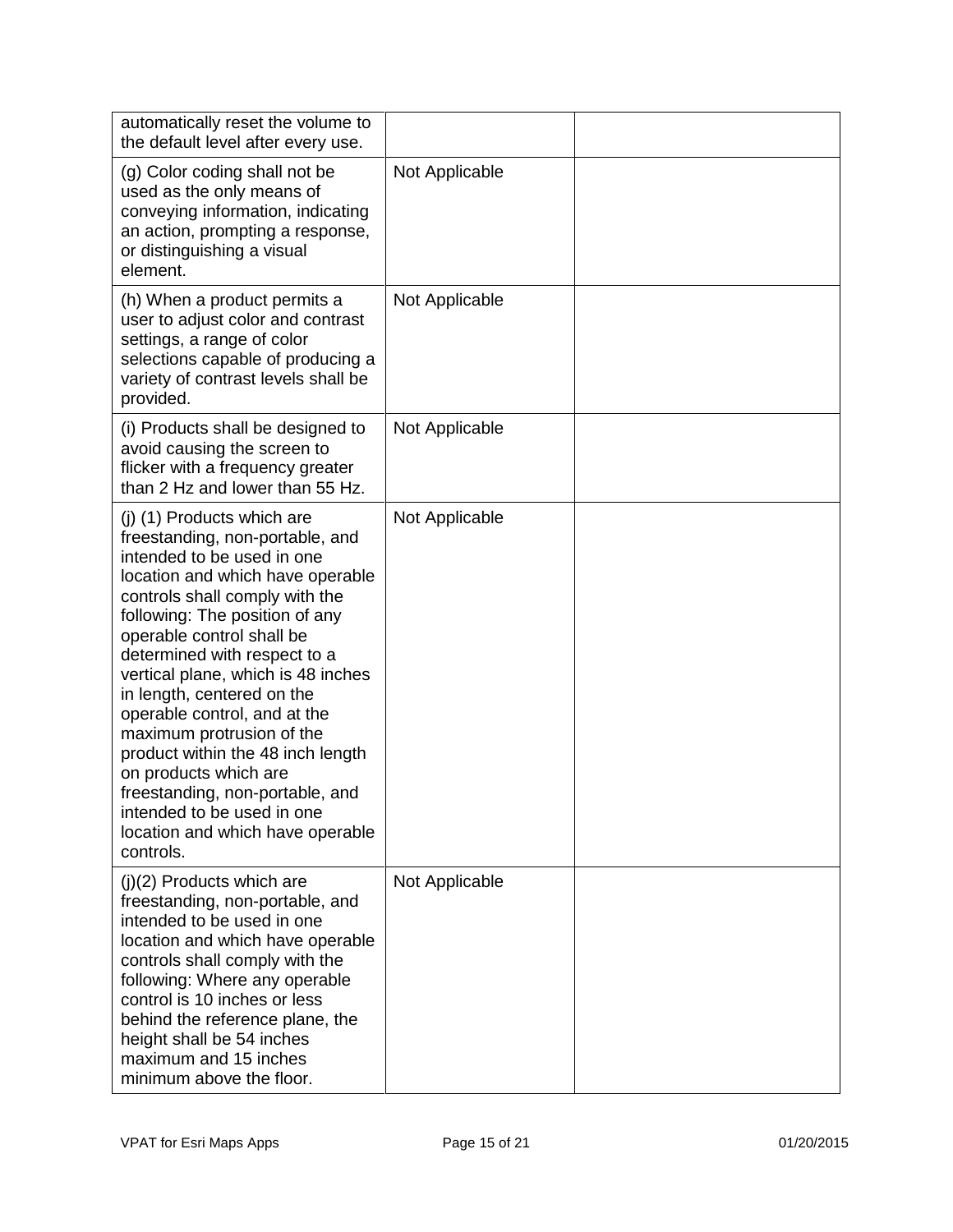| $(i)(3)$ Products which are<br>freestanding, non-portable, and<br>intended to be used in one<br>location and which have operable<br>controls shall comply with the<br>following: Where any operable<br>control is more than 10 inches<br>and not more than 24 inches<br>behind the reference plane, the<br>height shall be 46 inches<br>maximum and 15 inches<br>minimum above the floor. | Not Applicable |  |
|-------------------------------------------------------------------------------------------------------------------------------------------------------------------------------------------------------------------------------------------------------------------------------------------------------------------------------------------------------------------------------------------|----------------|--|
| $(i)(4)$ Products which are<br>freestanding, non-portable, and<br>intended to be used in one<br>location and which have operable<br>controls shall comply with the<br>following: Operable controls shall<br>not be more than 24 inches<br>behind the reference plane.                                                                                                                     | Not Applicable |  |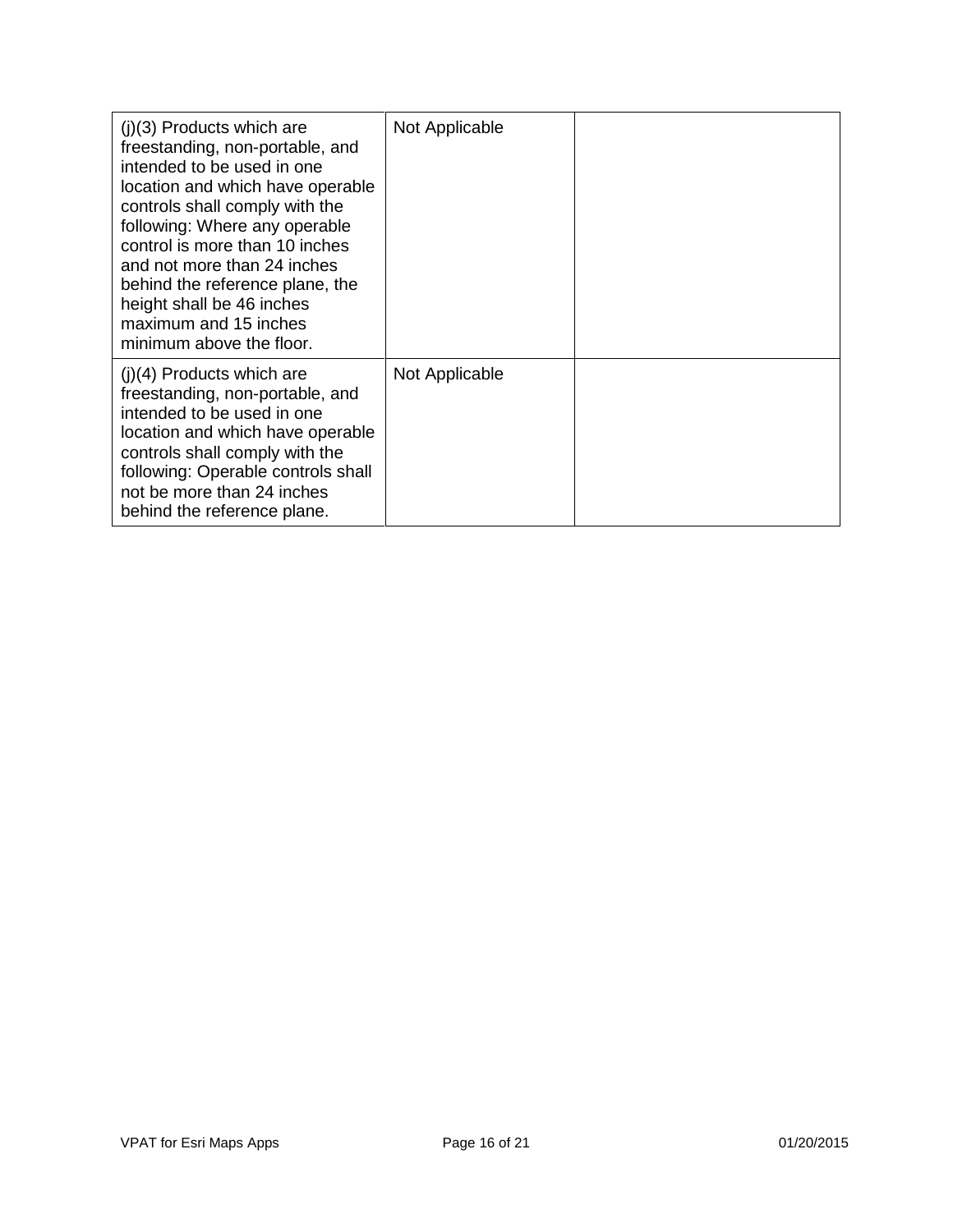| <b>Criteria</b>                                                                                                                                                                                                                                          | <b>Supporting Features</b> | <b>Remarks and Explanations</b> |
|----------------------------------------------------------------------------------------------------------------------------------------------------------------------------------------------------------------------------------------------------------|----------------------------|---------------------------------|
| (a) All mechanically operated<br>controls and keys shall comply<br>with §1194.23 (k) (1) through (4).                                                                                                                                                    | Not Applicable             |                                 |
| (b) If a product utilizes<br>touchscreens or touch-operated<br>controls, an input method shall<br>be provided that complies with<br>§1194.23 (k) (1) through (4).                                                                                        | Not Applicable             |                                 |
| (c) When biometric forms of user<br>identification or control are used,<br>an alternative form of<br>identification or activation, which<br>does not require the user to<br>possess particular biological<br>characteristics, shall also be<br>provided. | Not Applicable             |                                 |
| (d) Where provided, at least one<br>of each type of expansion slots,<br>ports and connectors shall<br>comply with publicly available<br>industry standards.                                                                                              | Not Applicable             |                                 |

## *Section 1194.26 Desktop and Portable Computers – Detail*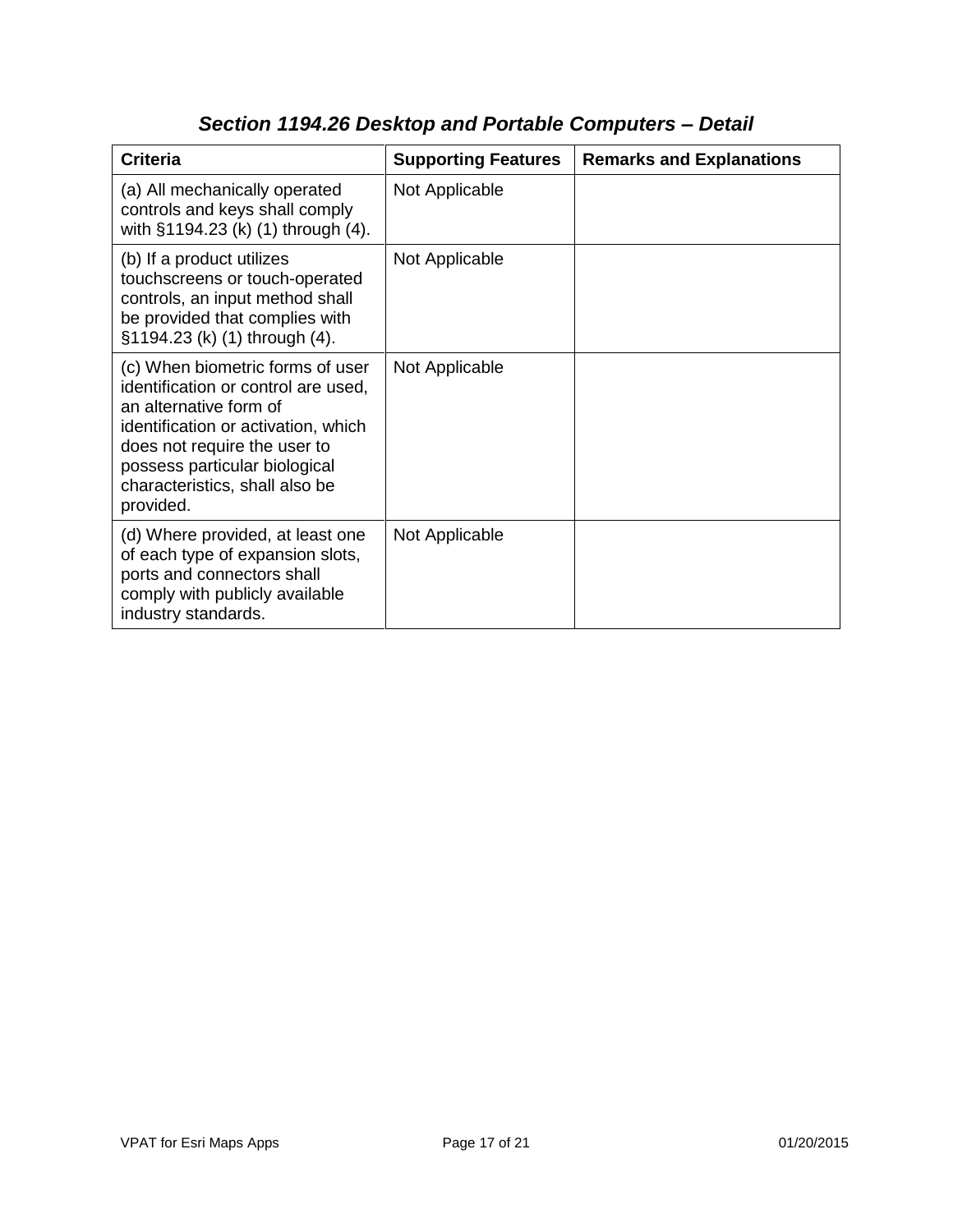| <b>Criteria</b>                                                                                                                                                                                                                                                                                                                        | <b>Supporting Features</b>                                           | <b>Remarks and Explanations</b>                                                                                                                                                                                                                                                                                                                                                                                                         |
|----------------------------------------------------------------------------------------------------------------------------------------------------------------------------------------------------------------------------------------------------------------------------------------------------------------------------------------|----------------------------------------------------------------------|-----------------------------------------------------------------------------------------------------------------------------------------------------------------------------------------------------------------------------------------------------------------------------------------------------------------------------------------------------------------------------------------------------------------------------------------|
| (a) At least one mode of<br>operation and information<br>retrieval that does not require<br>user vision shall be provided, or<br>support for Assistive Technology<br>used by people who are blind or<br>visually impaired shall be<br>provided.                                                                                        | Supports when<br>combined with<br>compatible Assistive<br>Technology | Esri Maps for IBM Cognos, Esri<br>Maps for MicroStrategy, Esri<br>Maps for SAP BusinessObjects,<br>Esri Maps for Salesforce, Esri<br>Maps for Dynamics CRM, Esri<br>Maps for SharePoint provide<br>access to geographic maps. The<br>maps can be zoomed in to<br>reveal greater detail. The maps<br>can be used with Assistive<br>Technology.<br>Note: Some aspects of a                                                                |
|                                                                                                                                                                                                                                                                                                                                        |                                                                      | geographic information system<br>(GIS) or a digital map are<br>inherently visual/graphical and<br>cannot be adequately<br>represented with Assistive<br>Technology.                                                                                                                                                                                                                                                                     |
| (b) At least one mode of<br>operation and information<br>retrieval that does not require<br>visual acuity greater than 20/70<br>shall be provided in audio and<br>enlarged print output working<br>together or independently, or<br>support for Assistive Technology<br>used by people who are visually<br>impaired shall be provided. | Supports when<br>combined with<br>compatible Assistive<br>Technology | Esri Maps for IBM Cognos, Esri<br>Maps for MicroStrategy, Esri<br>Maps for SAP BusinessObjects,<br>Esri Maps for Salesforce, Esri<br>Maps for Dynamics CRM, Esri<br>Maps for SharePoint provide<br>access to geographic maps. The<br>maps can be zoomed in to<br>reveal greater detail. The maps<br>can be used with Assistive<br>Technology.<br>Note: Some aspects of a<br>geographic information system<br>(GIS) or a digital map are |
|                                                                                                                                                                                                                                                                                                                                        |                                                                      | inherently visual/graphical and<br>cannot be adequately<br>represented with Assistive<br>Technology.                                                                                                                                                                                                                                                                                                                                    |
| (c) At least one mode of<br>operation and information<br>retrieval that does not require<br>user hearing shall be provided, or<br>support for Assistive Technology<br>used by people who are deaf or<br>hard of hearing shall be provided.                                                                                             | Not Applicable                                                       |                                                                                                                                                                                                                                                                                                                                                                                                                                         |
| (d) Where audio information is<br>important for the use of a                                                                                                                                                                                                                                                                           | Not Applicable                                                       |                                                                                                                                                                                                                                                                                                                                                                                                                                         |

*Section 1194.31 Functional Performance Criteria – Detail*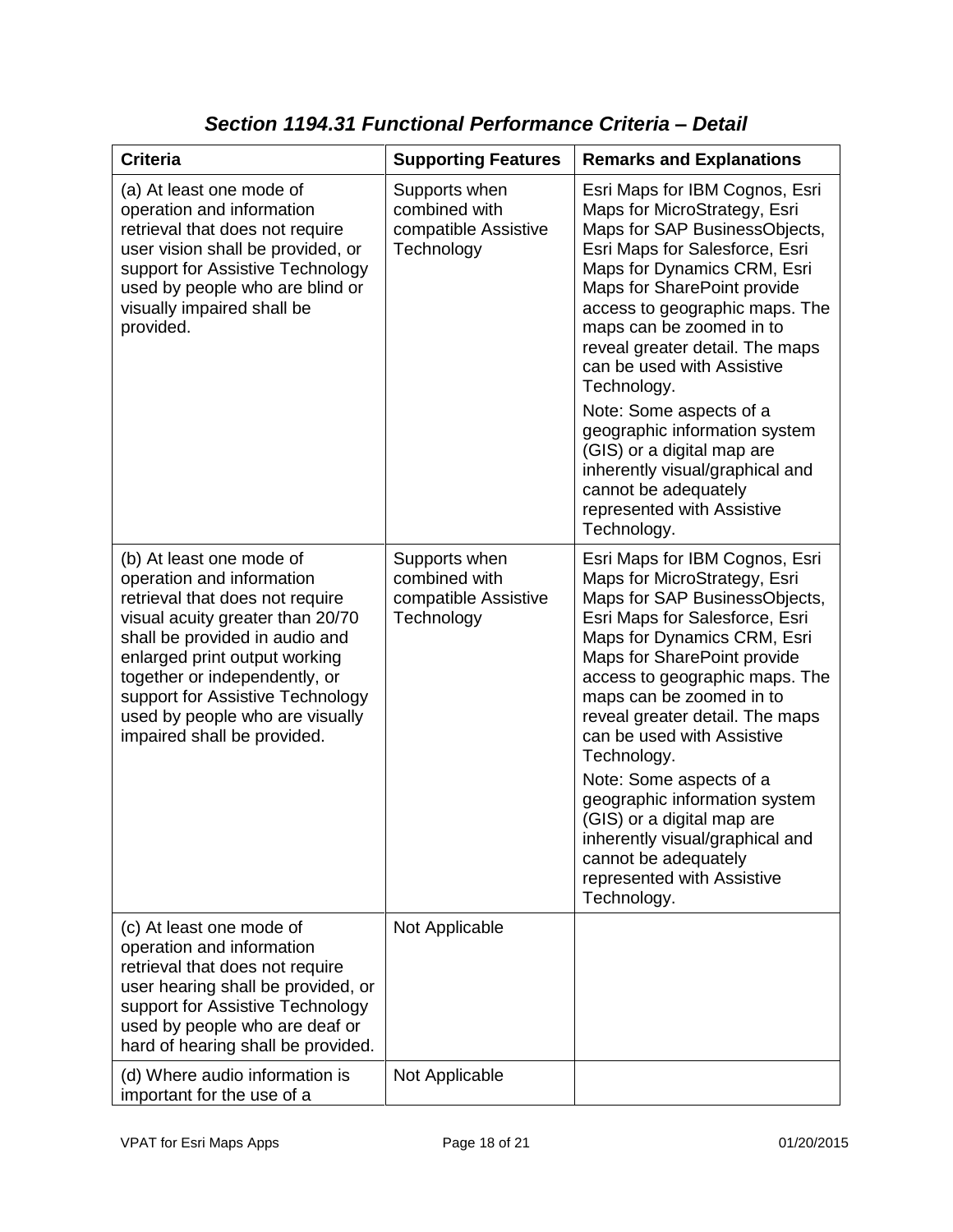| product, at least one mode of<br>operation and information<br>retrieval shall be provided in an<br>enhanced auditory fashion, or<br>support for assistive hearing<br>devices shall be provided.                             |                 |  |
|-----------------------------------------------------------------------------------------------------------------------------------------------------------------------------------------------------------------------------|-----------------|--|
| (e) At least one mode of<br>operation and information<br>retrieval that does not require<br>user speech shall be provided, or<br>support for Assistive Technology<br>used by people with disabilities<br>shall be provided. | <b>Supports</b> |  |
| (f) At least one mode of operation<br>and information retrieval that<br>does not require fine motor<br>control or simultaneous actions<br>and that is operable with limited<br>reach and strength shall be<br>provided.     | <b>Supports</b> |  |